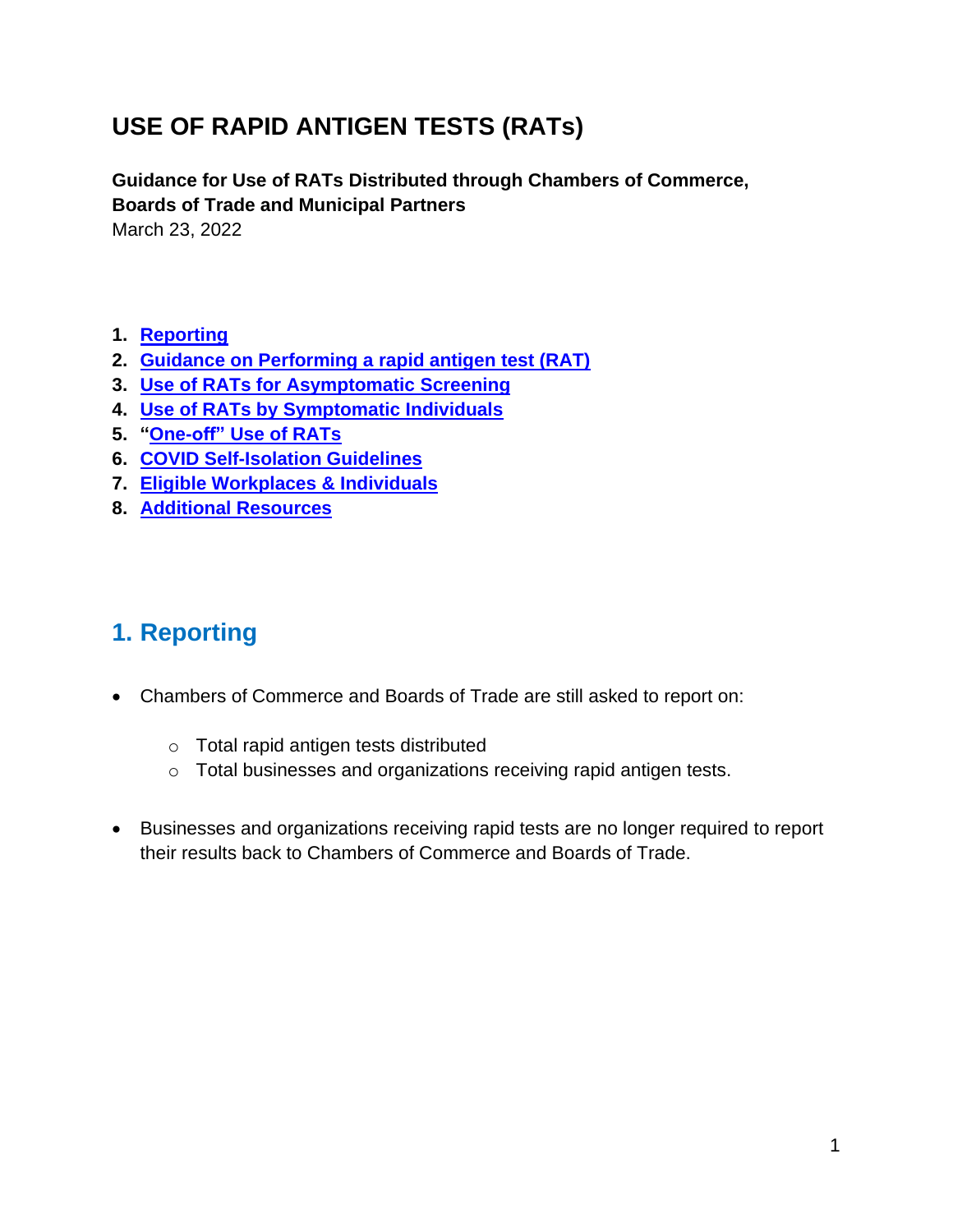## <span id="page-1-0"></span>**2. Guidance on Performing a RAT**

- Data suggests the performance of RATs may not be as good at detecting Omicron compared to previous variants, but swabbing the inside of the cheek and the back of the tongue or throat, as well as the nose, increases the sensitivity of rapid tests in detecting Omicron.
- The Ontario Science Advisory Table has posted video demonstrating the current recommendation on sample collection:

[COVID-19 Rapid Antigen Test: Sample Collection for Omicron -](https://www.youtube.com/watch?v=LJhdIWWdXT4) YouTube

**Note:** This video begins by saying "there is no direct evidence" that performing a test with both throat and nasal swabs is better. Since the video was posted on February 7, 2022, more studies are showing this increases effectiveness.Current research shows that:

- o Omicron is more likely to be detected in the throat
- o Delta and other variants are more likely to be detected in the nasal cavity.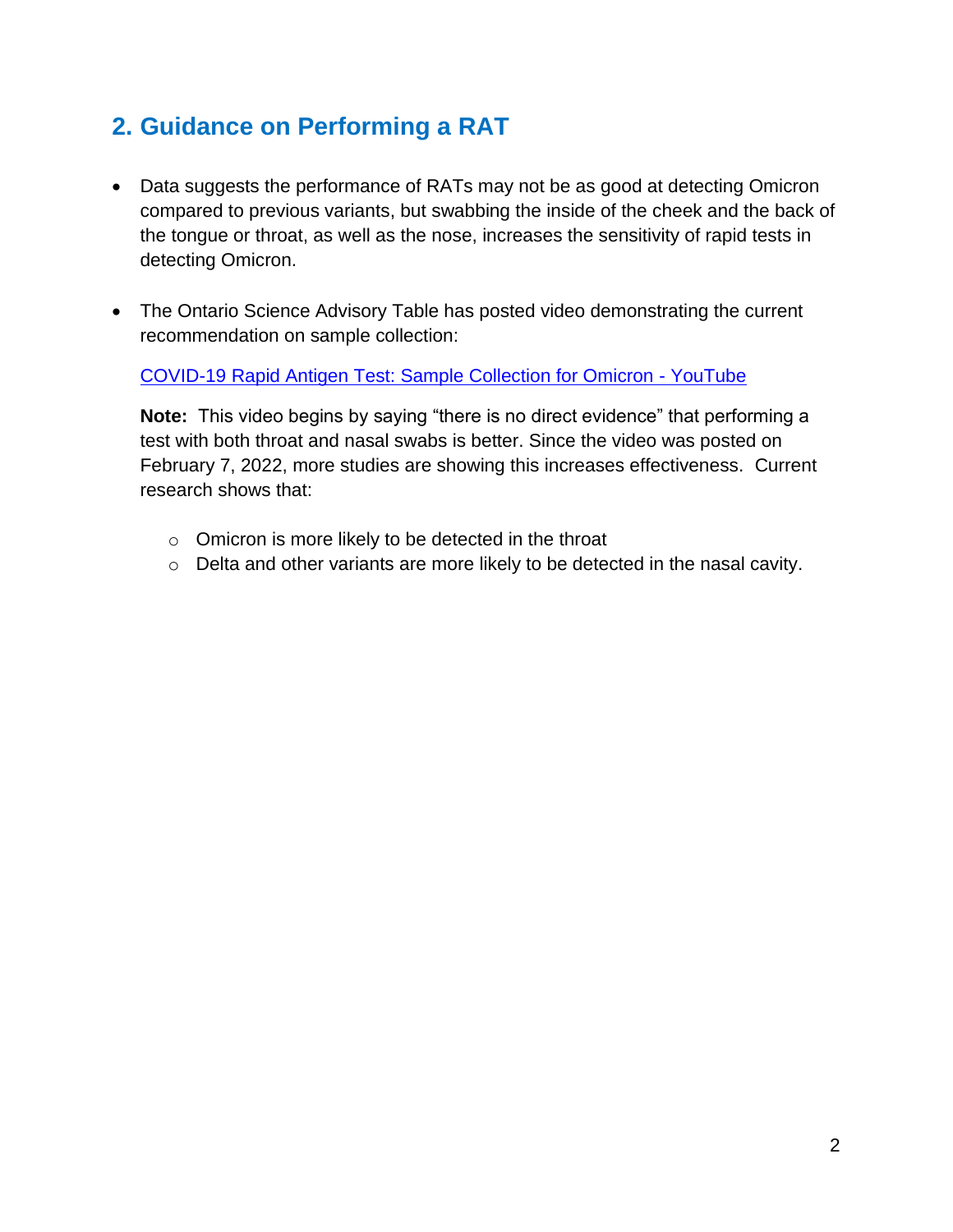## <span id="page-2-0"></span>**3. Use of RATs for Asymptomatic Screening**

- How often should individuals be tested?
	- $\circ$  3 or more times per week. (Previous recommendation: 2-3 per week.)

#### • Where can tests be performed?

- $\circ$  Testing may be conducted at the workplace or at home prior to travel to the workplace.
- Who can be tested?
	- $\circ$  Employees, regular contractors, regular volunteers and regular visitors of local businesses and community organizations.
	- o Owners of home-based businesses, including household members and others consistently in the space used for business.
	- o Employees and students of private career colleges (post-secondary) required to be on campus.
	- o Staff of private schools (K-12 schools).
- Are vaccinated individuals eligible for asymptomatic screening?
	- $\circ$  Asymptomatic screening can be implemented on a voluntary basis for all eligible individuals, regardless of vaccination status.
		- Vaccinated individuals are eligible for asymptomatic screening.
		- Note: Early on in the use of RATs, with limited data available, there was a concern that vaccinated individuals might trigger a higher rate of false positives than unvaccinated individuals. This has not been confirmed by the data now available.
		- A positive RAT should be considered confirmation of COVID, regardless of vaccination status.
- When can asymptomatic testing resume after recovering from COVID?
	- $\circ$  An individual with a confirmed COVID-19 on a RAT (or PCR test) may resume asymptomatic screening 30 days after a COVID-19 infection.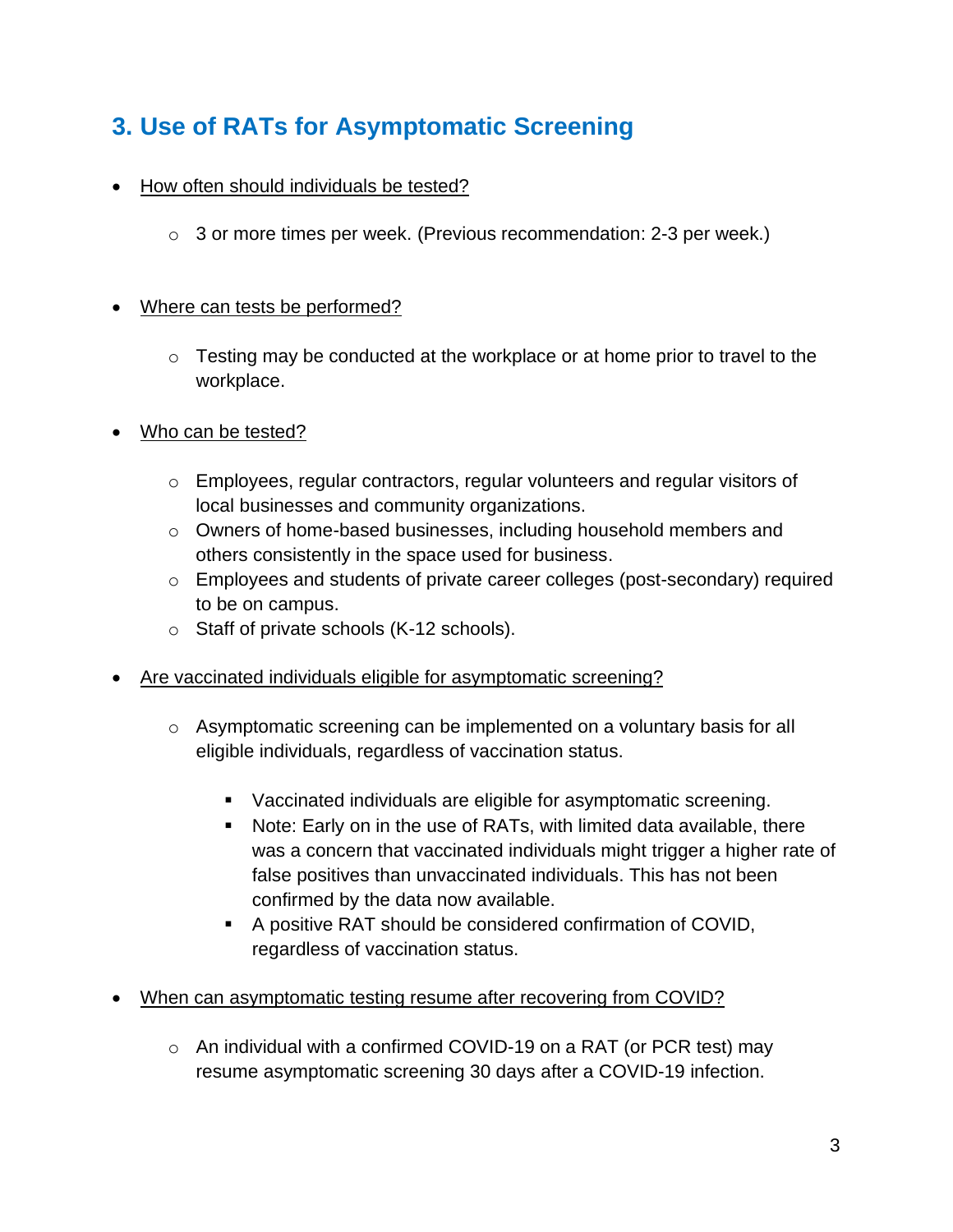## <span id="page-3-0"></span>**4. Use of RATs by Symptomatic Individuals**

- A positive RAT is highly indicative that a symptomatic individual has COVID-19 and the individual is required to self-isolate. Members of their household do not need to self-isolate if:
	- o Household members have previously tested positive for COVID-19 in the past 90 days
	- o Household members that are 18+ and have received their booster dose
	- $\circ$  Household members that are under 18 years old and are fully vaccinated.

Household members should still take precautions for 10 days after exposure and:

- o Self monitor for symptoms
- o Wear a mask and avoid activities where mask removal would be necessary
- o Not visit anyone who is at higher risk of illness,
- o Not visit or attend work in highest risk settings (unless they have previously tested positive in the past 90 days)
- If two consecutive RATs, separated by 24-48 hours, are both negative, the symptomatic individual is less likely to be infected, and the individual is advised to self-isolate until symptoms are improving for at least 24 hours (or 48 hours if gastrointestinal symptoms).

## <span id="page-3-1"></span>**5. "One-off" Use of RATs**

- One-off testing (e.g. before a social gathering) by people not experiencing COVID-19 symptoms and without a known exposure is generally not recommended.
- However, if a rapid antigen test is used in this way, it should be completed as close to the event as possible (e.g. ideally within a few hours of the event) and know that a negative result could be a false negative.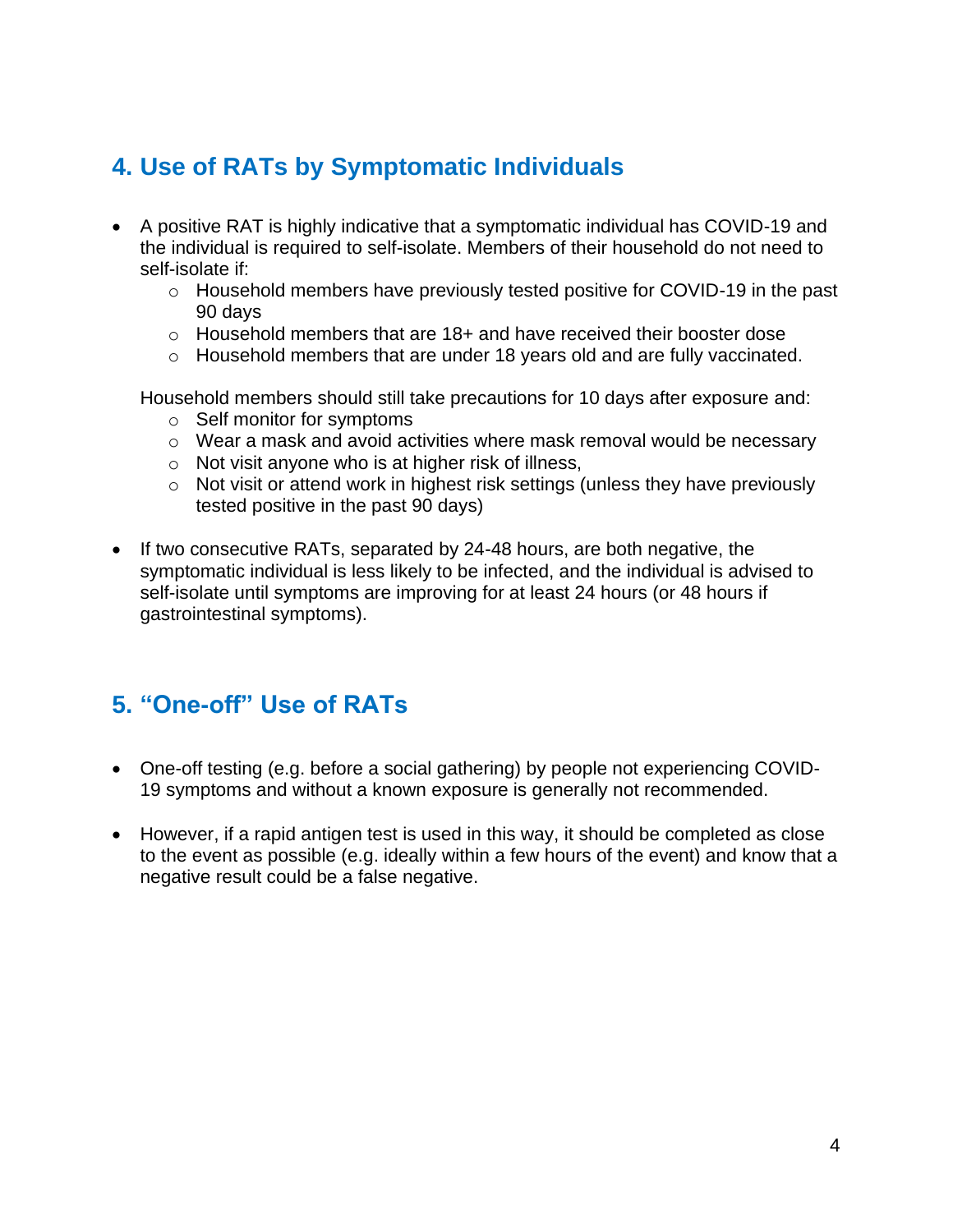# <span id="page-4-0"></span>**6. COVID Self-Isolation Guidelines**

- Individuals who have symptoms of COVID-19 OR tested positive on a COVID-19 test should self-isolate immediately.
- If self-isolation is complete after 5 days, the following guidelines should be followed, regardless of vaccination status or age:
	- o Do continue to wear a well-fitted mask in all public settings.
	- o Do not visit anyone who is immunocompromised or at higher risk of illness.
	- o Do not visit any highest-risk settings such as hospitals, long-term care facilities, retirement homes, First Nation elder care lodges, group homes, shelters, hospices, or correctional institutions.

These guidelines should be followed for 10 days from the onset of symptoms.

| <b>Isolation Period</b>                                                                      | <b>Population</b>                                                                                                                                           |
|----------------------------------------------------------------------------------------------|-------------------------------------------------------------------------------------------------------------------------------------------------------------|
| <b>5 days</b> after the date of positive<br>test or symptom onset (whichever<br>is earlier)  | Fully vaccinated individuals<br>$\bullet$<br>Children under the age of 12<br>$\bullet$                                                                      |
| <b>10 days</b> after the date of positive<br>test or symptom onset (whichever is<br>earlier) | Individuals 12+ who are not fully<br>$\bullet$<br>vaccinated<br>Immunocompromised<br>$\bullet$<br>Hospitalized for COVID-19<br>$\bullet$<br>related illness |
| 20 days after the date of positive<br>test or symptom onset (whichever is<br>earlier)        | Severe illness (requiring ICU<br>$\bullet$<br>level of care)<br>Severe immune compromise<br>$\bullet$                                                       |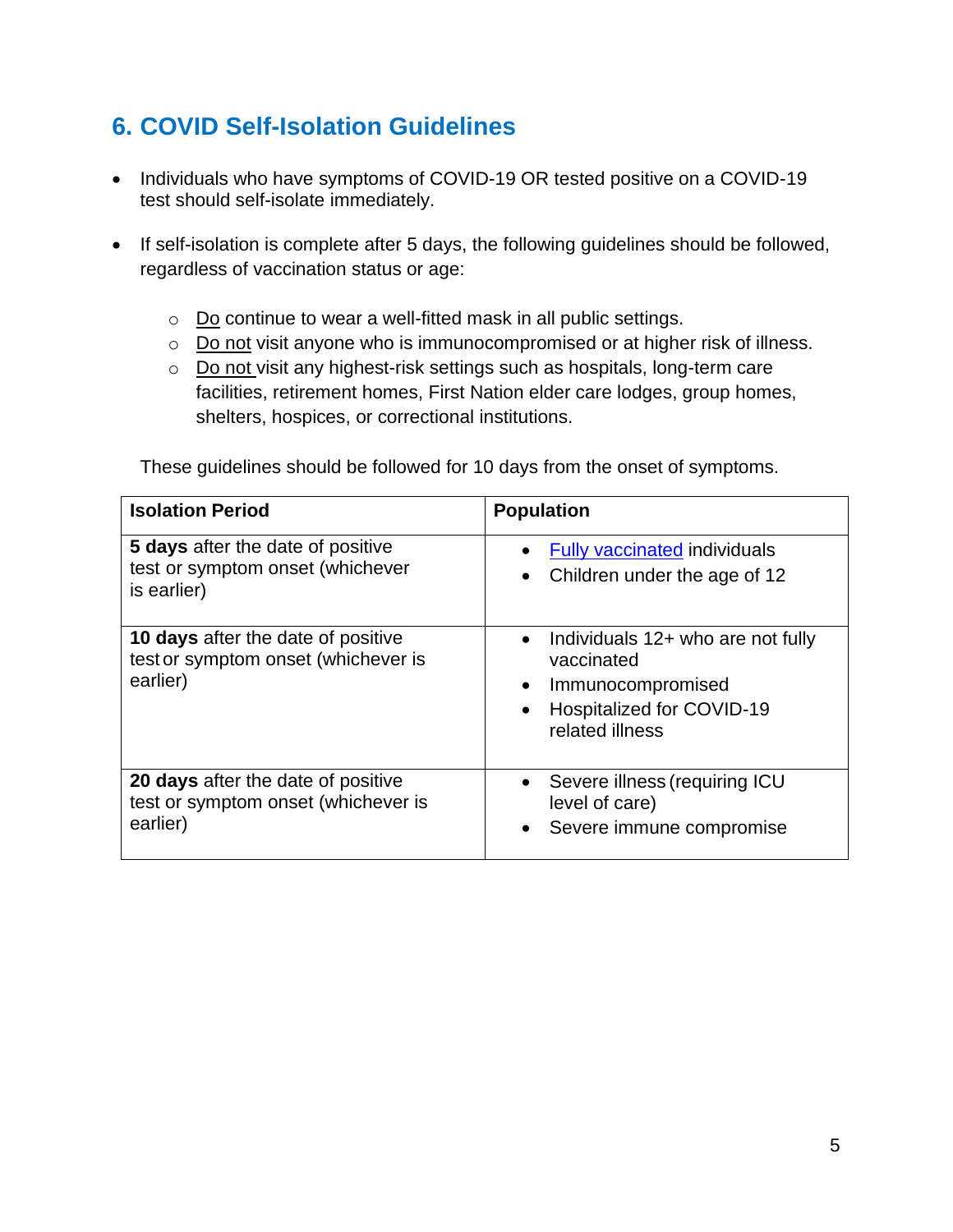<span id="page-5-0"></span>

| <b>Eligible Workplaces &amp;</b><br><b>Individuals</b>                                                    | <b>COC/BOT</b><br><b>Eligible</b> | <b>Notes</b>                                                                                                                                                                                                                                                                                                                        |
|-----------------------------------------------------------------------------------------------------------|-----------------------------------|-------------------------------------------------------------------------------------------------------------------------------------------------------------------------------------------------------------------------------------------------------------------------------------------------------------------------------------|
| Business locations with 150<br>or fewer employees, regular<br>contractors/visitors.                       | $\blacktriangledown$              | Primary target for test distribution via COCs/BOTs<br>Note: Not intended for one-off customer use. However,<br>acceptable for consistent presence in a space (such as a<br>client attending a week-long training session.)                                                                                                          |
| <b>Business locations with</b><br>over 150 employees                                                      | $\boxtimes$                       | Large businesses are able to order directly through<br>$\blacksquare$<br>Ontario Together (government) portal, Provincial Antigen<br>Screening Program (Link provided below).                                                                                                                                                       |
| Home-based businesses                                                                                     | $ \boldsymbol{\surd} $            | These businesses are eligible to test all members of the<br>$\blacksquare$<br>household or others consistently in space used for<br>business.                                                                                                                                                                                       |
| Non-profit organizations -<br>employees, volunteers,<br>regular contractors (150 or<br>fewer individuals) | $\blacktriangledown$              | Organizations are eligible for COC/BOT pick up if the<br>combined total of individuals to be tested is 150 or under.                                                                                                                                                                                                                |
| Public schools - employees<br>and students                                                                | $\boxtimes$                       | Public schools receive tests through local school boards.<br>Contact email: PublicInquiries@ontario.ca                                                                                                                                                                                                                              |
| Private schools -<br>employees, volunteers, or<br>regular contractors (150 or<br>fewer individuals)       | COC/BOT<br><b>Discretion</b>      | No longer required to test unvaccinated staff.                                                                                                                                                                                                                                                                                      |
| Private schools - students                                                                                | $\overline{\boxtimes}$            | Ministry of Education has set up alternative distribution<br>$\overline{\phantom{a}}$<br>for private school students.<br>Contact email: FSB.PSIE@Ontario.ca                                                                                                                                                                         |
| Private colleges -<br>employees, volunteers, or<br>regular contractors (150 or<br>fewer individuals)      | $\blacktriangledown$              | Eligible for COC/BOT pick up if combined staff and<br>-<br>student total is 150 or under.<br>Larger institutions may set up direct delivery through the<br>Ministry Colleges and Universities (MCU). If you receive<br>a request above the 150 threshold, please redirect to the<br>Ministry.<br>Contact email: pcc@ontario.ca<br>۰ |
| Private colleges - students                                                                               | $ \mathcal{V} $                   |                                                                                                                                                                                                                                                                                                                                     |
| Licensed childcare - staff,<br>volunteers, and regular<br>contractors                                     | COC/BOT<br><b>Discretion</b>      | As per the Nov. 15, 2021 stakeholder memo from the<br>$\overline{\phantom{a}}$<br>Ministry of Education, licensed childcare locations have<br>been directed to request tests through a local school<br>board.<br>Requests for additional information can be directed to:<br>childcare_ontario@ontario.ca                            |